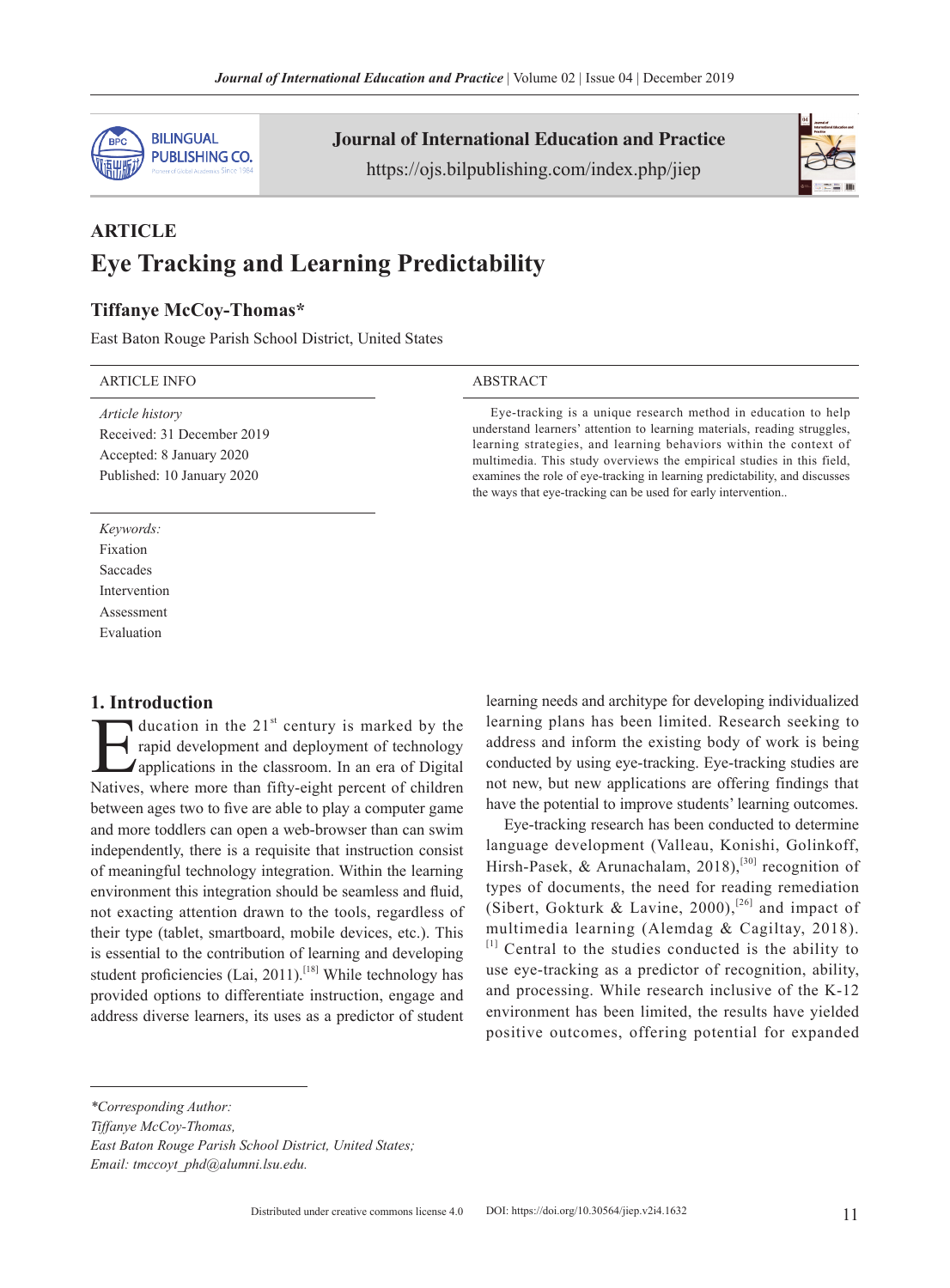opportunities applicable to primary and secondary education environments. Existing research lends to the potential to improve students' abilities to engage with complex text, construct new meaning, and produce work reflecting levels of growth and mastery. The results could have profound implications for closing achievement gaps and addressing questions regarding equity and collegecareer ready curriculum (Catrysse, Gijbels, Donche, DeMayer, Lesterhuis, & Van de Bossche, 2017).[7]

The role of technology and multimedia instruction is continuously expanding, shaping student learning. Given the implications of one-to-one initiatives, the rapid development and deployment of multimedia platforms, and online statewide assessments, insight into how students process text and the ability to identify academic struggles early are an imperative. Understanding how eye-tracking contributes to these foci offers increased opportunities to improve instructional outcomes, as defined by indices of student engagement and proficiency. The purpose of this study is to explore two questions: (1) Can eye-tracking be used as an early determinant of cognitive abilities? (2) What role can eye-tracking assume in identifying students' learning needs, such as remediation and/or evaluation?

#### **2. Eye-Tracking: Definition and Function**

According to Lai et al.  $(2013)$ , [19] eye-tracking provides a method to determine what features are being attended to and for how long a subject is attending to a specific feature. Through eye-tracking it has been determined how attention is shifted (Hyönä,  $2010$ ),<sup>[15]</sup> enabling researchers to deduce the level of interest displayed by a subject (Duchowski, 2003).<sup>[9]</sup> A chief concern of parents and teachers is that students often struggle to "focus," preventing them from gaining the necessary understanding and ability to perform tasks (Taylor & Nutta, 2014).  $[27]$  Eye-tracking can record what items an individual has focused on and the length of that focus. Understanding the association of how eye movement and the creation of mental images are linked enable researchers and educators to use these measures to determine cognitive capacity and the need for intervention strategies (Lai et al., 2013).<sup>[19]</sup>

Central to understanding how eye-tracking is measured involves a series of fixations and saccades. Fixation represents the ability to maintain a visual gaze on an isolated location; a saccade denotes the conjugate movement of both eyes between phases of fixation (Purves et al., 2001).  $[22]$  As attention is focused the eye maintains position (fixed), and as the individual tries to process or becomes frustrated the eyes will fluctuate (saccade), looking to other images. These patterns have been linked to further tests in recall and processing that aid researchers in determining whether participants understand and how their understanding can be linked to developing skills or providing intervention.

Fixation has been studied in three scales: total fixation duration, average fixation, and time to first fixation (Alemdag & Cagiltay, 2018).<sup>[1]</sup> Total duration represents the overall length of time to which one will attend on any one specific item or item set. Average fixation is the mathematical function of how long we attend within a specified time, incorporating the number of times we fluctuate or saccade to other items within that same amount of time. Finally, time to first fixation accounts for the period when an individual first becomes "fixed." For example, in a study of infant noun vocabulary, infants as young as 22 months when presented with two images would take an initial look at one move to the other and so on, before he/she would maintain attention on one image longer than the other, thereby, fixating or choosing one image on which to attend (Valleau et al, 2018).<sup>[30]</sup> The time that lapses between the saccades before becoming fixed is known as time to first fixation. According to Russo and Rosen  $(1975)$ ,<sup>[24]</sup> eye-fixations are a reliable measure because they are "unobtrusive, detailed, and difficult to misrepresent" (p. 272). Combined with the quick changes, saccades, studies have been able to link attention, interest, and understanding. These factors resulted in a positive correlation between eye-movements and cognitive processing (Lai et al. 2013).<sup>[19]</sup>

How we "attend" to images and texts holds relevance in educational practices by marking interest, time on task, and in the expression of understanding skills and content, factors that are directly correlated to processing and ability to recall and add meaning to what is being taught (Alemdag & Cagiltay, 2018; Valleau, Konishi, Golinkoff, Hirsh-Pasek, & Arunachalam, 2018).<sup>[1][30]</sup> Though the current research is limited with the K-12 community, the existing research offers relevant results as it pertains to understanding the questions presented for further study of eye-tracking within this environment.

## **3. Existing Research**

Eye-tracking has been used for more than one hundred years. In 1879, ophthalmologist Luis Émile Javal first observed that readers used both short fixations and quick movements while engaging with text (Eyesee,  $2014$ ).<sup>[10]</sup> According to Eyesee  $(2014)$ ,<sup>[10]</sup> continued studies led to the development of the first eye-tracker built by Edmund Huey, and even though the device was cumbersome to use it enabled research to be conducted yielding results that were the first findings on eye-tracking research, published in the *Psychology and Pedagogy of Reading*. The publication provided a clear indication of both the need and application of eye-tracking in understanding how the mind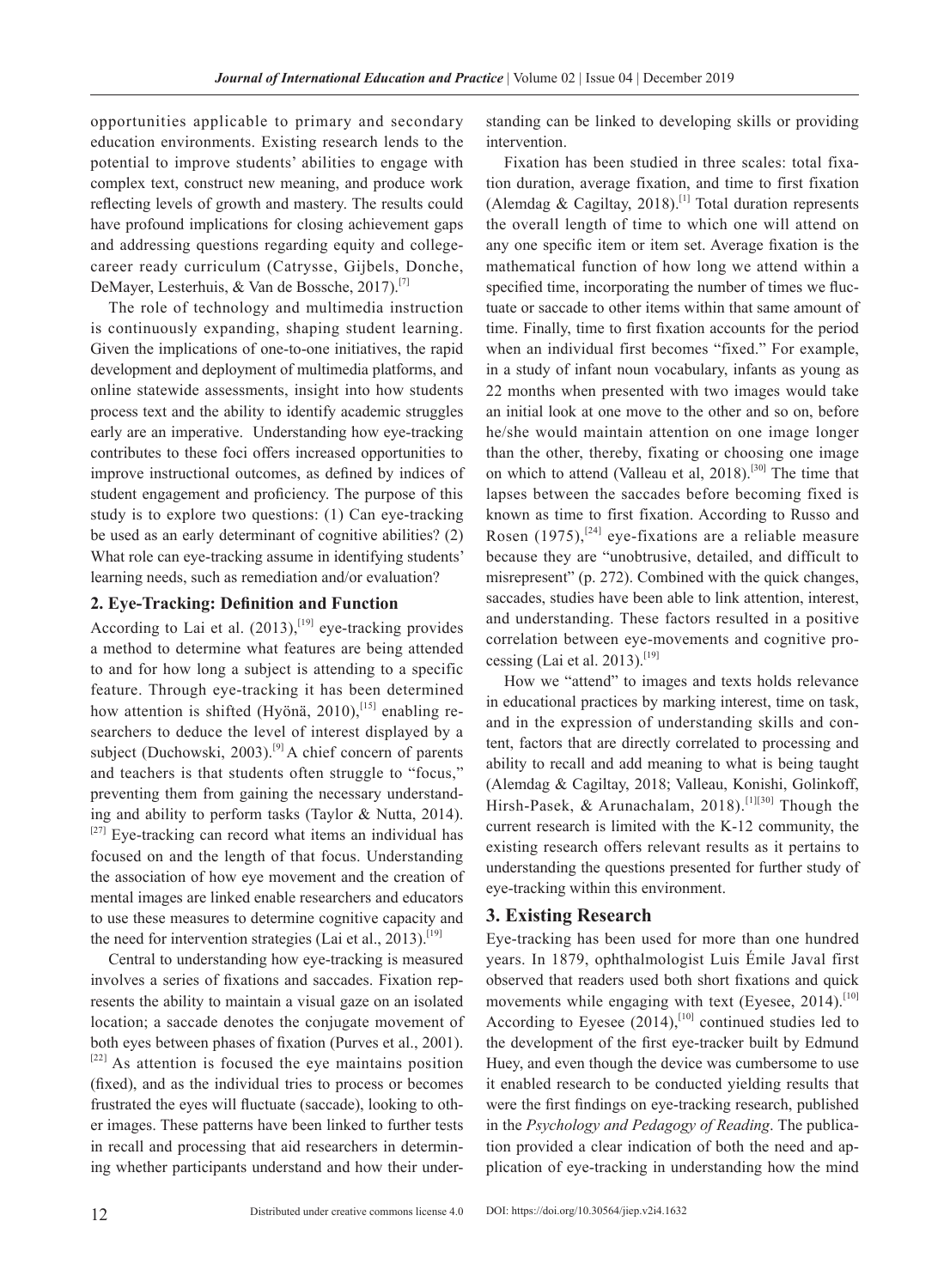processes information, contributes to the acquisition of knowledge, and influences the individual. The results substantiate that there is potential for pedagogical practices.

Since the publishing of the initial eye-tracking results, studies have been conducted using eye-tracking in business (e.g., developing marketing campaigns), and in education (e.g., with those physically immobile). Each application has drawn on the concept of attracting and maintaining the attention to sway towards a desired end, be it buying cigarettes, defining an intervention, or operating a wheelchair. How then can a continued and expanded use of eye-tracking research improve instructional outcomes? There must be a review of current usage and applications and their success with an understanding of how those findings lend to expanding research that can be generalizable to current considerations. For the purposes of this study, that would mean determining the ability for early identification of cognitive struggles and/ or the need to develop instructional interventions that will yield the greatest impact on improved student outcomes within a specified time period. What succeeds is a review of studies that include language acquisition, marketing, diagnosing dyslexia, development of interventions and tutoring tools, cognition, and online assessments. Each study provides data demonstrating the need to understand attention and academic struggle. Collectively, these studies offer support for the use of eye-tracking research to be applied in the education setting with the belief that results will lead to identification, early intervention, and increased levels of student achievement.

Valleau et al,  $(2018)^{[30]}$  conducted a study that focused on language acquisition and development. Language acquisition studies have focused on vocabulary development as determined by a child's ability to recognize nouns. The researchers in this study shifted the focus from the use of noun to verb recognition as a means of understanding developing vocabulary. The study used images to determine if the participants, through monitoring of fixations and saccades, recognized specific actions, i.e., clapping verses stretching. The pictures used in this study contained both static images and those in which motions were mimicked, for example, hand clapping were depicted to determine if verb recognition was present in toddlers. The results show that as early as 22 months old, eye-tracking revealed receptive knowledge of verbs, providing the researchers with a positive correlate in understanding the development of vocabulary in toddlers. This ground-breaking addition, in an area that has long focused only on using nouns as an index of vocabulary can now be broadened to include the recognition of verbs in understanding vocabulary development and their role in expressive and receptive language.

As previously mentioned, attention is central to cognitive processing. If one cannot maintain the attention necessary, and is without academic support, the task to be mastered is met with frustration (Moore & Wilcox,  $2006$ .<sup>[21]</sup> In my educational experiences in and out of the classroom, attention problems are correlated to a lack of proficiency and behavior problems as those students who are unable to attend to a topic for a designated period of time are more likely to engage in off-task and/or risk behaviors that result in removal from the instructional environment (Freeman, Simonsen, McCoach, Sugai, & Lombardi, 2015).<sup>[11]</sup> In a culture of high stakes testing, where rigor is a reflection of school performance scores and teacher effectiveness is a direct correlate to students' abilities to perform on assessments, behavior becomes both critical and central to ensuring success. Understanding attention is an inherent factor to learning (Duchowski, 2003).<sup>[9]</sup> Eye-tracking has presented the opportunity to identify and determine at what point and how long an individual gives attention to a specific target. Fixations and saccades provide descriptive analytics regarding when and the amount of time the individual gives attention to the targeted stimulus, whether an image or text.

Eye-tracking has also been used to identify academic struggles. Rello and Ballesteros  $(2015)^{[23]}$  used eyetracking to determine if readers had dyslexia, the most common neurological learning disability that impacts language processing. The key to supporting those with dyslexia is connected to the initial diagnoses of the disability. In this particular study, using eye-tracking the researchers were able to use text presentation and text readability to identify those individuals who presented difficulty in recognizing and/or decoding text. Further, the use of eye-tracking proved to be less intrusive as it provided for reading in silence. The findings of their work note a difference in eye movements of readers with and without dyslexia and indicate the potential for using eyetracking as a means of diagnosing the disability. Kunze, Utsumi, Ishimaru, and Kise  $(2013)^{[17]}$  sought to examine how eye-tracking could record and quantify reading habits, noting specifically how individuals moved through text, recording fixations and saccades as they pertained to preferences and time to move from one section to another. The researchers determined that eye-movement also revealed frustration levels in readers, offering data that could identify interventions that would support learning needs (Huettig & Brouwer, 2015).<sup>[14]</sup> In another study, Anderson and Gluck  $(2001)^{[3]}$  applied eye-tracking to determine if an instructional advantage could be produced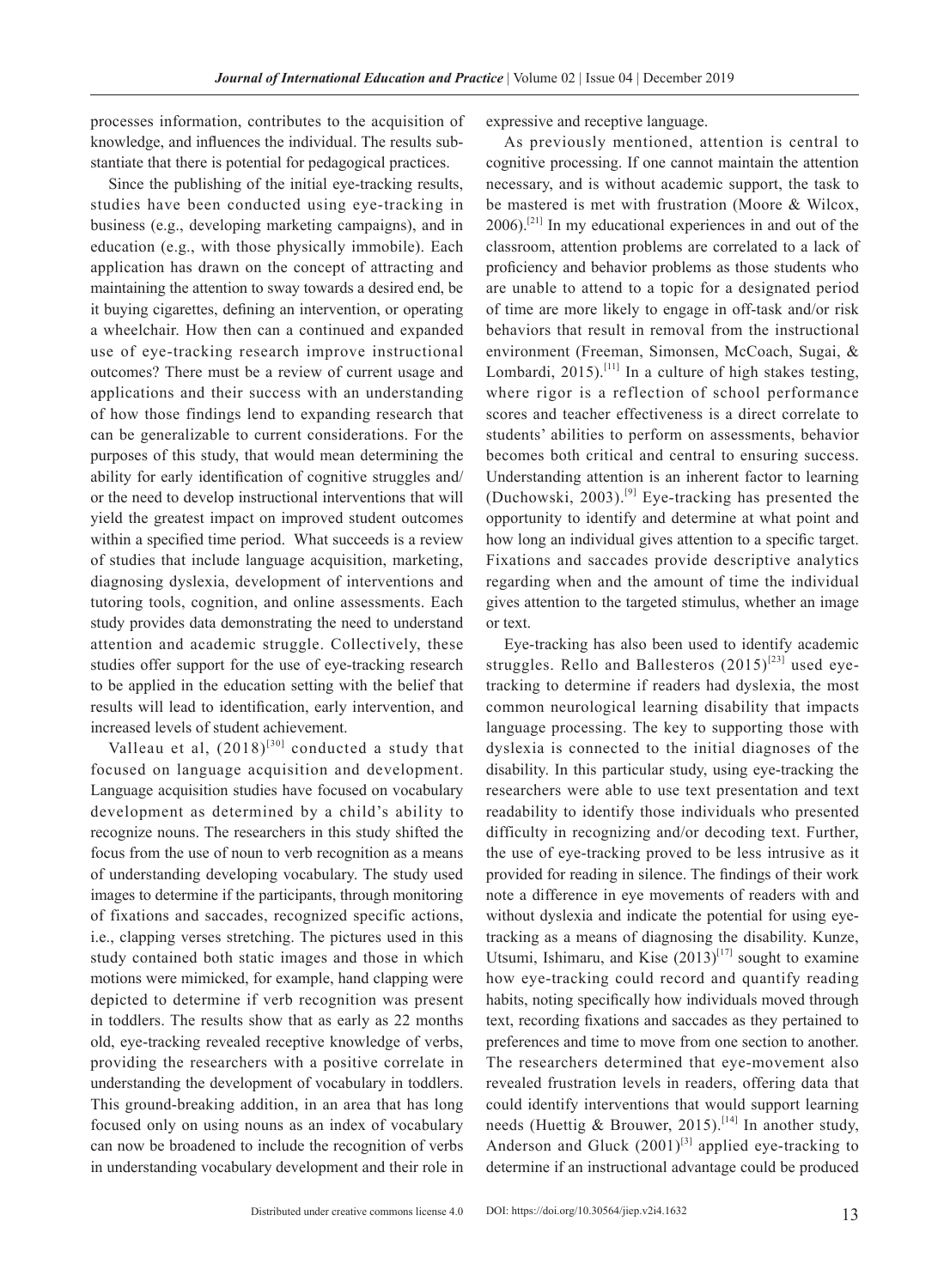by tracking eye-movement in students who were being tutored in algebra. Anderson, Douglass, and Qin (2013) <sup>[2]</sup> used the results in their eye-tracking study to develop interventions to improve performance on algebraic tasks. Similarly, Kaufman, Klein, Koblitz, and Price (2018) [16] applied eye-tracking to tobacco regulatory science to examine communication and marketing and the impact on consumers, using sales data to determine usefulness of the strategy.

Academic struggles are compounded when there are skills deficits – the result of cognitive anomalies (i.e., learning disabilities) or the result of ineffective instructional practices. Existing research regarding eye-tracking studies has produced results that validate the prediction of abilities and deficits. Coupled with research focused on the impact of early intervention's role in improving student outcomes, eye tracking could offer a method whereby students who struggle could be identified earlier and intervention offered before deficits widen (Sansosti & Morris, 2017).<sup>[25]</sup> The result would offer teachers and administrators an opportunity to see the direct results of the current year's instruction reflected in the VAM Model (Hermann, Walsh, & Isenberg,  $2016$ .<sup>[13]</sup>

With applications across various disciplines, eyetracking research offers education the significance of understanding how we attend to information. Combined with identifying academic struggles, such as in the role of diagnosing dyslexia, eye-tracking methodology produces data useful to the educational evaluation process that results in the identification and development of instructional support plans for students in the form of individualized accommodation plans (IAPs) and individualized educational plans (IEPs). These studies present collective findings that are directly related to student learning and instructional outcomes, offering a relevant link between eye-tracking research and the K-12 education community.

# **4. Cognitive Abilities: What and How We learn**

Determining cognitive abilities begins at birth, monitoring developmental milestones, and continues throughout our formal education. The point at which a learning deficit is identified offers increased optimization of interventions (Baker, McIntyre, Blacher, Crnic, Edelbrock, & Low,  $2003$ .<sup>[5]</sup> Cognition is the process by which new knowledge is acquired and calls for consideration of individual abilities and needs (Butz,  $2004$ ).<sup>[6]</sup> Early identification of academic struggles provides a window of time, that with the appropriate interventions could promote successful compensation skills or even allow the student to "catch up," essentially performing in accordance with development models of their same age peers.

Programs such as Head Start are ideologically intended to provide learners with an opportunity to begin their formal schooling earlier than statutes require (Moore & Wilcox, 2006).<sup>[21]</sup> Baker et al,  $(2003)^{5}$  note that participation in early academic experiences provide learners with exposure to structured content intended to support their readiness. Accompanying this early learning is the opportunity to identify potential academic challenges. The sooner a classroom teacher is made aware of or identify a struggle, the sooner he/she can begin providing and documenting interventions, noting what worked and what produced no outcome. If educators are to bear the responsibility of academic increase, they must have the ability to recognize and provide interventions, while receiving additional supports for those students for whom interventions have stalled progress. To the extent eye-tracking can provide insight into academic struggles early, it would be a welcomed method for data gathering as an assessment protocol.

Presently eye-tracking research has been conducted in the areas of reading, mathematics, multimedia, speech, and learning strategies. Understanding the ability to learn and how learning is constructed is central to the education profession. There are measures such as Intelligent Quotient (IQ) protocols and learning evaluations (conducted as components of special education programs); however, these usually warrant the ability to perform certain tasks. As mentioned earlier, eye-tracking has been conducted on toddlers, yielding evidence specific to attention, knowledge acquisition, and vocabulary development (Valleau et al, 2018).<sup>[30]</sup>

Early identification of cognitive capabilities offers opportunities to inform best practices in education. Best practices shape professional practice, a key component in developing pre-service and in-service education professionals. The extent to which professional practice is improved is directly connected to the opportunity to identify student struggles and address learning needs. As a building level administrator, I have seen students become frustrated with what they define as their lack of intellect or inability, when in most instances their current struggle is the result of an unidentified cognitive issue, which having had the proper identification would have led to interventions, many of which would support the experience of academic success. This reality is not the assignment of blame, nor is it the resignation of responsibility as an educator, merely an immutable fact to which the extent we are able to isolate academic struggles early provides the potential for positive outcomes. The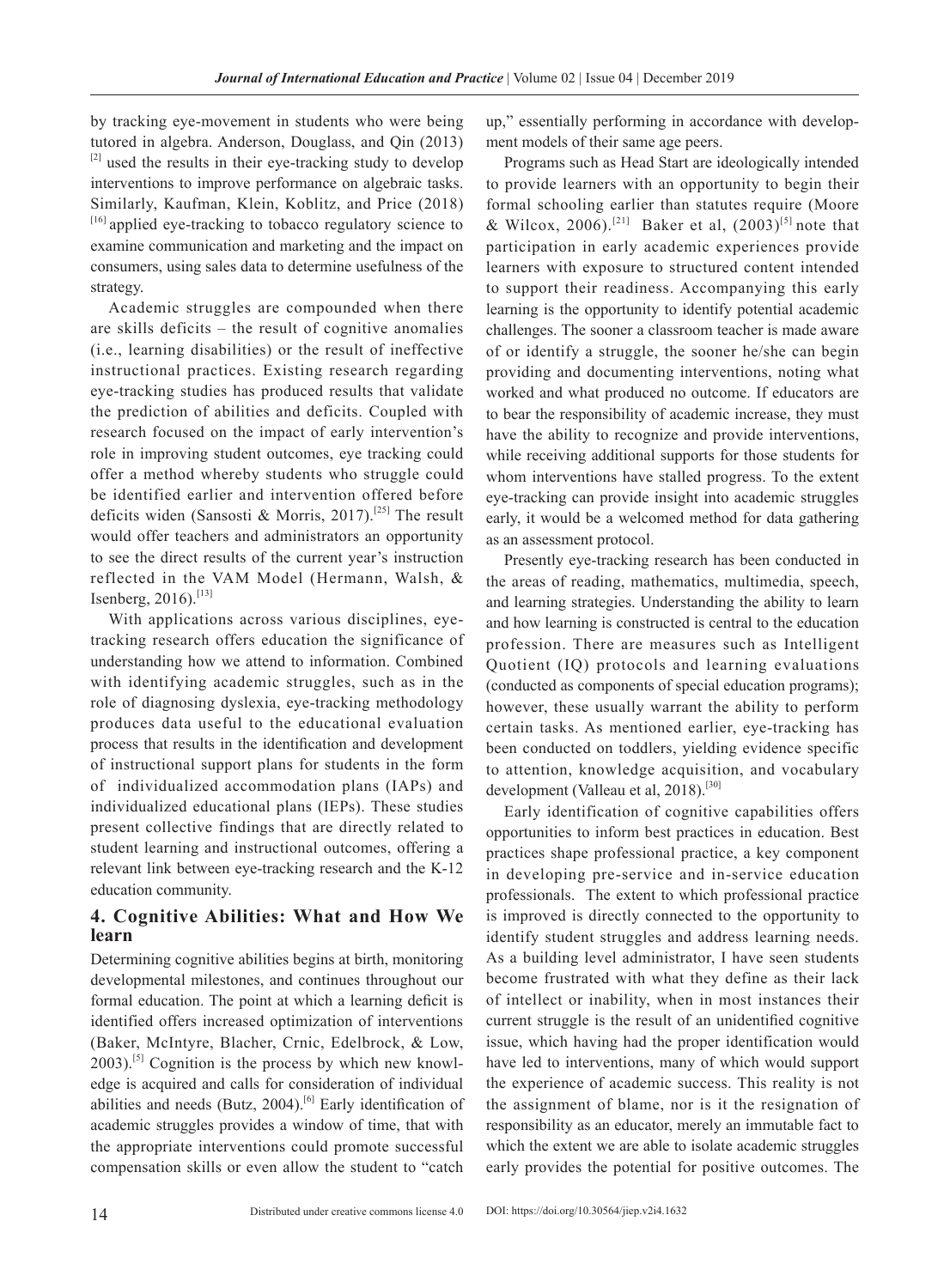expansion of eye-tracking as an assessment tool offers the K-12 education community venues to early intervening strategies to support knowledge acquisition and success, the basis for Multi-Tiered Systems of Support (MTSS).

#### **Multi-Tiered Systems of Support (MTSS)**

Academics and behaviors are inextricably linked, with both serving as indicators of instructional effectiveness and student proficiency (Arden, Gandhi, Edmonds, & Danielson, 2017).<sup>[4]</sup> The Multi-Tiered Systems of Support (MTSS), as noted in Figure 1.1, provides an effective framework for identifying antecedents, defining intervention strategies, and rewarding growth (Freeman et al, 2015).<sup>[11]</sup> Formerly known as Response to Intervention (RtI), the framework provides a tiered approach for instructional planning and behavioral modifications. The base of the framework, known as Tier I represents the "core" or 80% of students within schools and the instruction and behavior support attributing to their success. Tier 2 represents those students in need of "targeted" interventions and behavior modification planning. Educators refer to this as "small group" instruction, usually in a 1:5 or 1:8 ratio of teacher to student. This tier represents 15% of students within the school. Finally, Tier III, denotes "intensive" interventions, representing only 5% of students and to the extent possible providing 1:1 supports.



**Figure 1.1** Multi-Tiered System of Supports

Multi-Tiered Systems of Support was defined as the requisite to conducting special educaiton evaluations (Arden, Gandhi, Edmonds, & Danielson, 2017).[4] Areas of concern, academic or behavioral, are identified and students are referred for interventions. Based on premliminary data points, including questionaires, parent interviews, and testing data, targeted skills are identified. The significance of understanding the model is tied to the procedural requirements within the OSEP provisions; evaluation must proceed placement. The framework provides a model focused on consistent interventions with the intention to prevent disproportionate identification of students (Cowen Institute, 2014).<sup>[8]</sup> Because Multi-Tiered Systems of Support requires interventions to be documented and provided over a specified time period before students can be moved from one tier to another (Appendix 1), eye-tracking can be used to serve as an evaluation component, providing data points that serve in place- or time-bound interventions. As noted in multiple studies, eye-tracking has provided information that informs recognition, patterns, and processing. As in the case of those with dyslexia, if eye-tracking results demonstrate lack of recognition, frustration, or the inability to process text early in the learning continuum, these data could replace the six-week period required to determine intervention.

Studies have garnerd supporting results that affirm eyetracking's ability to identify deficits and inform learning strategies (Lai et al., 2013;<sup>[19]</sup> Rello & Ballestreros, 2015;[23] Sibert, Gokturk, & Lavine, 2000).[26] Additional studies inclusive of K-12 education, focused on attention, interventions, processing, reading and math difficulties have potential to provide time saving measures to reduce the amount of time given to providing interventions and when students should enter the evaluaion process for either the development of an Individualized Accommodation Plan (IAP), under Section 504 of the Americans with Disabilities Act or services defined by an Individualized Educational Plan (IEP) (Arden, Gandhi, Edmonds, & Danielson, 2017).[4] Each plan requires supporting data, which can include fixations and saccades, time to first fixation, and first saccade or the inability to fixate as done in eye-tracking data.

Data regarding recognition, processing, and point of frustration are important to identifying the appropriate tier and corresponding interventions. Using eye-tracking in this way serves as an assessment protocol that under Child Find provisions, informs both school readiness and the need for instructional support. With the development and adoption of Common Core State Standards and increased proficiency demands of statewide assessments, readiness requirements for students entering kindergarten have increased, for example, the introduction of algebraic concepts, increased reading (both in volume and complexity of texts), and the expanded requirements for writing in all content-based assessments (Engligh, math, science, and social studies) (Taylor, Watson, & Nutta,  $2014$ ).<sup>[27]</sup>

According to Toch and Tyre  $(2010)$ ,<sup>[28]</sup> these changes are focused on having learners demonstrate less the regergitation of content and more the analysis and evaluation of the content to enable the explanation of problem solving. For example, math students no longer have to solve the problem showing work; they must now identify the answer and justify the steps taken leading to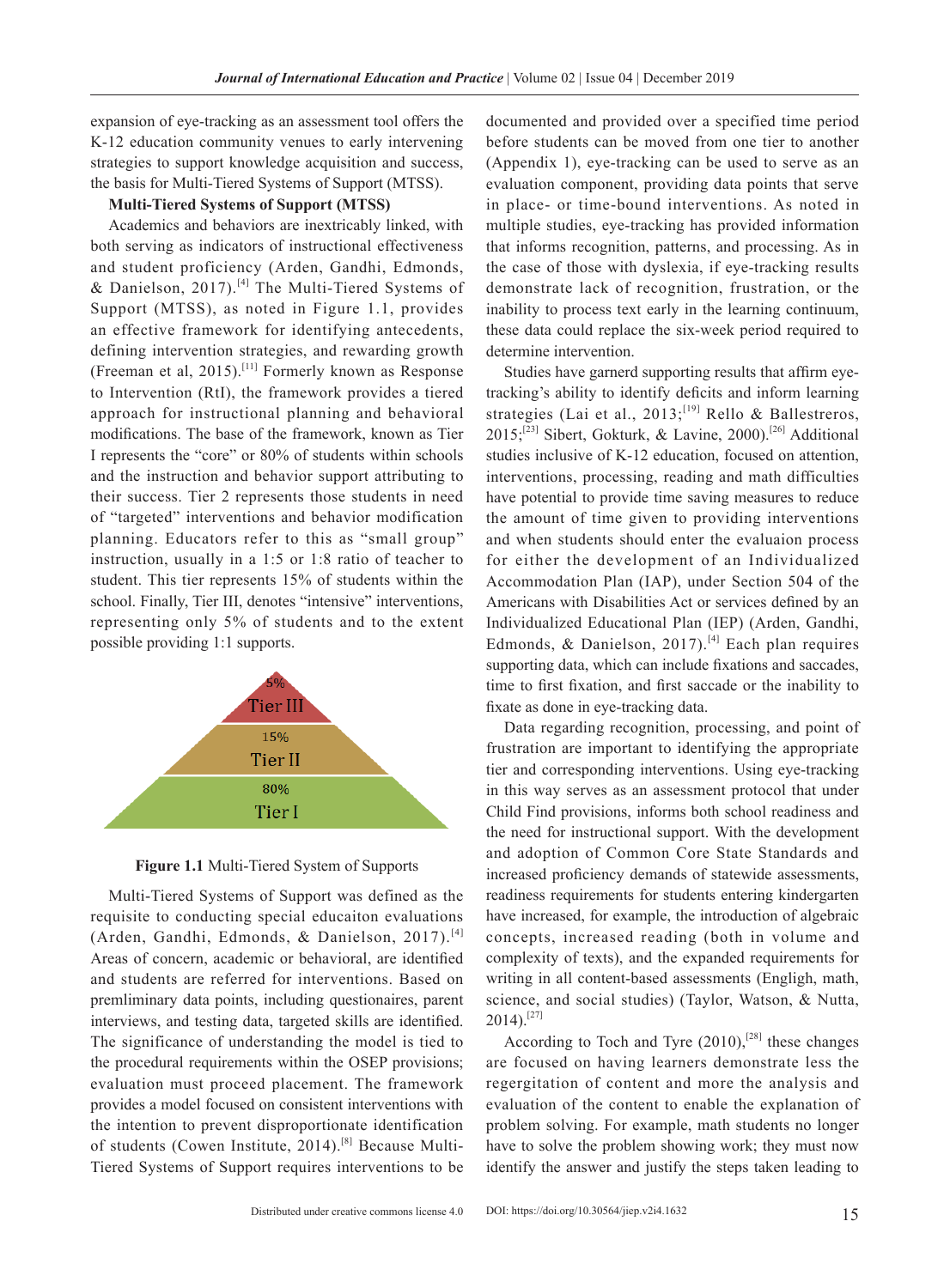the selection of the response. In English, multiple texts are to be analyzed and used to develop a composition, citing evidence from each. In social studies, students need not recall dates and events; they must analyze primary and seondary sources, establish a claim (position) and develop an expository essay citing evidence from the sources to support the claim. While assessments still require knowledge of the content areas, the determinant of proficiency is attributed to the problem-solving and evidence used to reach conclusions. This revision in testing policy is very demading on student time and attention. In test items released by the Louisiana Department of Education,the social studies assessment included four sources, a combination of texts, maps, and images and required both selected responses and an extendend response (essay), all to be completed within 75 minutes (LDoE, 2019).<sup>[20]</sup>

#### **Eye Tracking as Intervention**

Determining which interventions are to be used and the effectiveness of said interventions can present obstacles. Based on the MTSS model, interventions must be provided consistently for a approximately six weeks, using a continued progression based on student mastery and improvement. Given the importance of time in determining the effectiveness of an intervention and the role of intervention in the evaluation process, the extent to which a targeted discriminant intervention can be applied yields more presciptive academic supports (Sibert , Gokturk, & Lavine, 2000).<sup>[26]</sup> Fixations and saccades allow a pattern to unfold providing information that correlates to attention and understanding (Valleau, Konishi, Golinkoff, Hirsh-Pasek, & Arunachalam, 2018).<sup>[30]</sup> According to Sibert, Gokturk, and Lavine  $(2000)$ ,<sup>[26]</sup> their study which involved adult readers, shows that fixations and saccades occur in a pattern. Fixations were held as a variable that measured the number and duration, and the specific location (in this case line of text) of the eye (gaze) at a given moment. Saccades were studied for the number of and size (average saccade includes 7-9 characters), determined by the repetitive back and forth movement of eye. The regression of saccades (noted by a size of only 3-4 letters) indicated text that presented difficulty to the reader. Similarly duration of fixation can also be correlated to difficulty comprehending text. McConkie and Zola (as cited by Sibert, Gokturk, & Lavine,  $2000$ <sup>[26]</sup> determined that eye movement offers understanding in the nature of cognitive processes, particular those involved in reading. In a similar study, Anderson, Douglass, and Qin  $(2013)^{2}$  determined that eye-tracking, specifically the role of fixations and saccades, revealed their role in brainmapping activity involved with solving mathematical equations.The results of their study indicated that the resulting brain pattern imaging and problem solving provided evidence of imaging contributing to improved instruction in math. Collectively, evidence from these studies provides information critical to the understanding the role of eye-tracking and how it can support the identification of academic interventions. Expansion of studies involving students, particularly in the K-12 environment, has the potential to inform the intervention process, noting specifically text that presents difficulty. Of particular significance is identifying early literacy skills.

The work conducted by Greenwood, Carta, Godstein, Kaminski, McConnell, and Atwater (2014)<sup>[12]</sup> dentotes a prevalence in students who struggle with reading, noting that by grade three, one in three students demonstrates deficits. These deficits are connected to the opportunities to which those who have been impacted had opportunities involving home-based language and literacy exposure and their participation in pre-school programs, with more than forty-percent of students unable to reach levels of reacing proficiency by fourth grade (Greenwood, Carta, Goldstein, Kaminski, McConnell, & Atwater, 2014).<sup>[12]</sup> Efforts to provide instructional support occur infrequently leading to a widening in the gap of age appropriate skill proficiency. To address this, the use of defined MTSS interventions at the universal (Tier I), small group (Tier II), and intensive/individualized (Tier III) levels were identified and teachers engaged in professional development as an impetus to effective implementation of the defined strategies. Results substaniated a need for differentiated levels of instructional support as currently defined with the MTSS framework.

Reading has not been the only application for eyetracking studies. Andrà, Arzarello, Ferrara, Homqvist, Lindström, Robutti, and Sabena (Tzekaki, Sakonidis,  $2009$ <sup>[29]</sup> found that students with different background knowledge engage mathematical texts in different ways. Given math often involves visual representation, i.e., formulas, graphs, and words, attempts to make meaning from each involves the employment of various skills. Students present with different competencies in mathematics making it difficult to support how each individual may decode the meanings of mathematical representations (Tzekaki & Sakonidis, 2009).<sup>[29]</sup> Andrà et al. (as noted in Tzekaki & Sakonidis, 2009)<sup>[29]</sup> divided participants into two groups in the study, based on levels of understanding, being either beginning or advanced. Using a combination of motion graphs and geometry, fixation data supported the inference that beginners and experienced math students have significantly different cognitive processes. Those with more expertise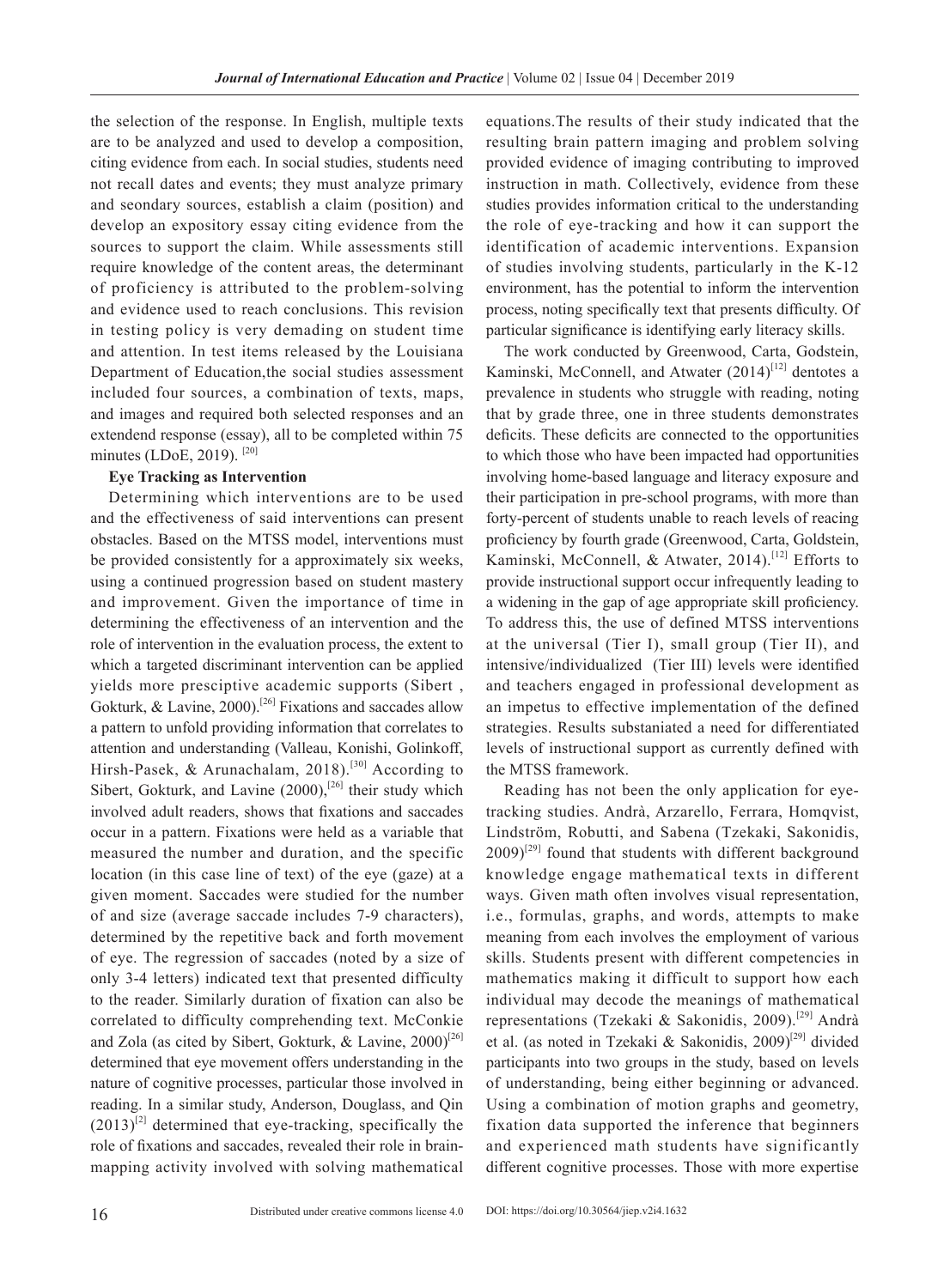demonstrated fixations that indicated he/she imagines elements that are not represented in the image, enabling a more involved process to solve problems; whereas, beginners demonstrated a pattern of eye moves that alternated more, allowing the researchers to infer that the task presented more of a struggle.

As an early intervening approach, MTSS provides students with a more explicit, intensive, and personal instructional plan (Greenwood, Carta, Goldstein, Kaminski, McConnell, & Atwater  $(2014)$ .<sup>[12]</sup> To the extent eye-tracking studies are conducted beginning at age two, there is potential to identify cognitive deficits, build language, discriminate mathematical representations, and provide interventions to minimize and/or prevent pervasive academic struggling (Catrysse, Gijbels, Donche, De Maeyer, Lesterhuis, & Van den Bossche, 2017;[7] Valleau, Konishi, Golinkoff, Hirsh-Pasek, & Arunachalam, 2018).<sup>[30]</sup>

# **5. Conclusion**

Eye-tracking research has been conducted in various fields with the goal to understand how learners pay attention to the multimedia information and how their attention impacts learning. The extant research studies on eye-tracking in K-12 education have revealed that determining academic struggles at an early age would lead to interventions that could improve academic success. This study points out a promising direction for future research on learning predictability, early intervention, and student success.

# **References**

- [1] Alemdag, E., & Cagiltay, K. (2018). A systematic review of eye tracking research on multimedia learning. Computers & Education, 125, 413–428.
- [2] Anderson, J., Douglass, S., & Qin, Y. (2013, August). How should a theory of learning and cognition inform instruction?
- [3] Anderson, J.R., & Gluck, K. (2001). What role do cognitive architecture play in intelligent tutoring systems? In D. Klahr & S.M. Carver (Eds.) Cognition & Instruction: Twenty-five years of progress, 227- 262. Erlbaum.
- [4] Arden, S., Gandhi, A., Edmonds, R., & Danielson, L. (2017). Toward more effective tiered systems: lessons from national implementation efforts. Exceptional Children, 83 (3) 269-280.
- [5] Baker, B., McIntyre, L., Blacher, J., Crnic, K., Edelbrock, C., & Low, C. (2003). Preschool children with and without development delay: Behavior problems and parenting stress over time. Journal of Intellectual Disability Research. 47, 217-230.
- [6] Butz, M. V. (2004). Anticipation for learning, cognition and education. On the Horizon, 12(3), 111-

116.

- [7] Catrysse, L., Gijbels, D., Donche, V., DeMayer, S., Lesterhuis, M., & Van de Bossche, P. (2017). How are learning strategies reflected in the eyes? Combing results from self-reports and eye-tracking reports. British Journal of Educational Psychological. Vol. 88 (1), 18-37.
- [8] Cowen Institute. (2014). The 2014 State of Public Education in New Orleans.
- [9] Duchowski, A.T. (2003). Eye tracking methodology. Theory and practice  $(2^{nd}$  ed.). London: SpringerVerlag.
- [10] Eye-tracking Through History. (2014). Retrieved from: http://eyesee-research.com/blog/eye- trackinghistory/.
- [11] Freeman, J., Simonsen, B., McCoach, B., Sugai, G., Lombardi, A., & Horner, R. (2015). Relationship between school-wide positive behavior interventions and supports and academic, attendance, and behavior outcomes in high schools. Journal of Positive Behavior Interventions. 1-11. Hammill Institute on Disabilities. Retrieved from: https:// doi:10.1177/1098300715580992 jpbi.sagepub.com
- [12] Greenwood, C. R., Carta, J. J., Goldstein, H., Kaminski, R. A., McConnell, S. R., & Atwater, J. (2014). The center for response to intervention in early childhood: Developing evidence-based tools for a multi-tier approach to preschool language and early literacy instruction. Journal of Early Intervention, 36(4), 246-262.
- [13] Herrmann, M., Walsh, E., & Isenberg, E. (2016). Shrinkage of value-added estimates and characteristics of students with hard-to-predict achievement levels. Statistics and Public Policy, 3(1), 1-10.
- [14] Huettig, F., & Brouwer, S. (2015). Delayed anticipatory spoken language processing in adults with dyslexia - evidence from eye - tracking. Dyslexia, 21(2), 97-122.
- [15] Hyönä, J. (2010). The use of eye movements in multi-media learning. Learning and Instruction, 20(2), 172-176. https://doi.org/10.1016/j.learninstruc.2009.02.2013.
- [16] Kaufman, A., Klein, E. G., Koblitz, A., & Price, S. (2018). A Vision for Eye-tracking Research in Tobacco Regulatory Science. Tobacco Regulatory Science, 4(6), 3-7.
- [17] Kunze, K., Ishimaru, S., Utsumi, Y., & Kise, K. (2013, September). My reading life: towards utilizing eye-tracking on unmodified tablets and phones. In Proceedings of the 2013 ACM conference on Pervasive and ubiquitous computing adjunct publication (pp. 283-286). ACM.